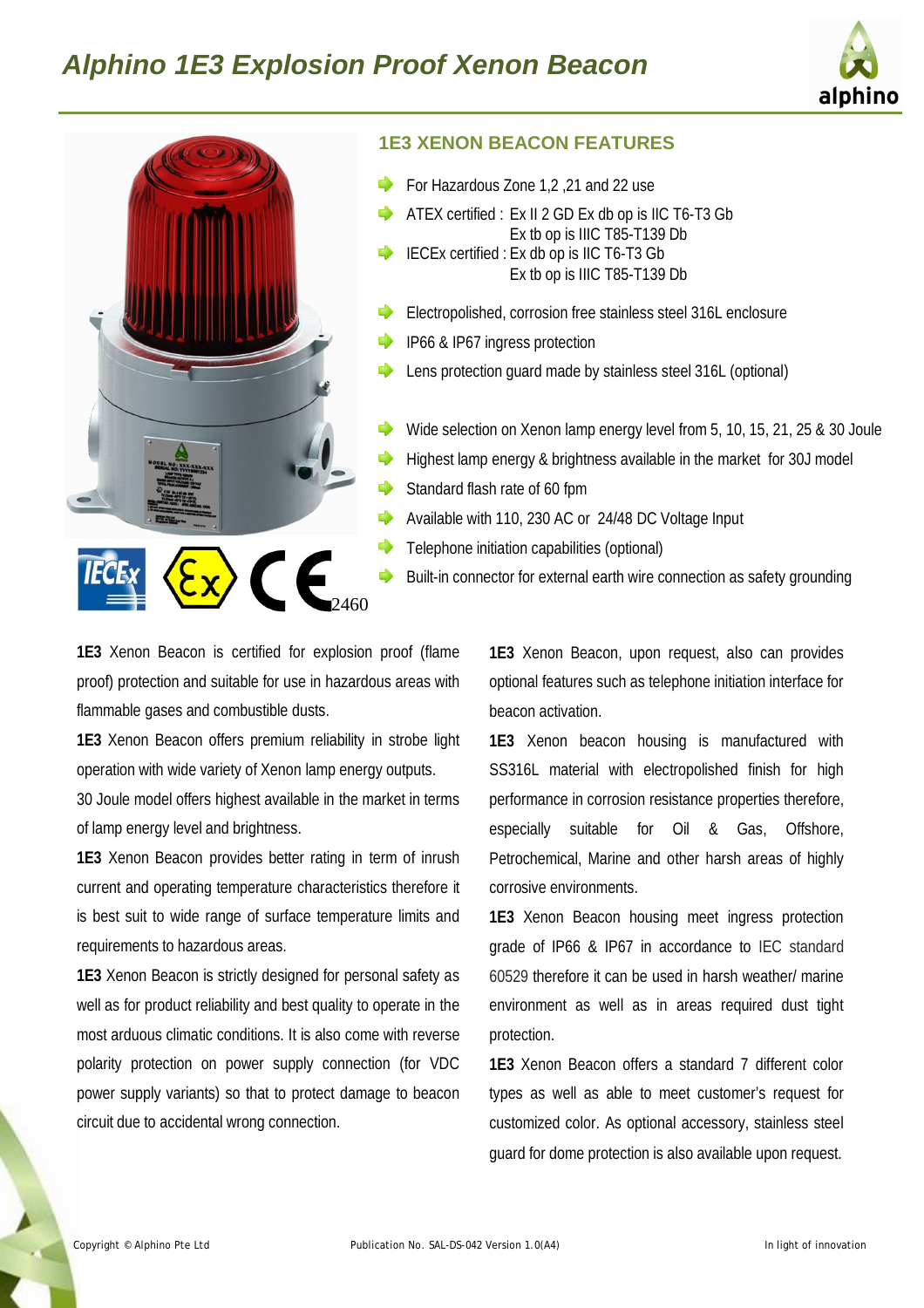

# **DIMENSIONS**



# **TECHNICAL DATA**

| A)<br><b>Current Consumption</b> |                             |     |      |      |      |      |
|----------------------------------|-----------------------------|-----|------|------|------|------|
| <b>Operating Voltage</b>         | <b>Average Current (mA)</b> |     |      |      |      |      |
|                                  | 5J                          | 10J | 15J  | 21J  | 25J  | 30J  |
| <b>110VAC</b>                    | 365                         | 456 | 525  | 920  | 930  | 1000 |
| 230VAC                           | 130                         | 220 | 225  | 405  | 432  | 585  |
| 24VDC                            | 650                         | 920 | 1080 | 1340 | 1410 | 1600 |
| 48VDC                            | 335                         | 475 | 550  | 710  | 750  | 870  |

| B) Light Intensity (Effective Light Intensity In Candela – measured in accordance to EN 54-23:2010) |     |     |     |     |      |      |
|-----------------------------------------------------------------------------------------------------|-----|-----|-----|-----|------|------|
|                                                                                                     | 5J  | 10J | 15J | 21J | 25.I | 30J  |
| Effective Intensity (cd)                                                                            | 280 | 510 | 560 | 600 | 800  | 1120 |

| C)<br><b>Multiplying Factor For Colored Lenses</b> |        |              |      |             |       |        |
|----------------------------------------------------|--------|--------------|------|-------------|-------|--------|
| Clear                                              | Yellow | Amber        | Red  | <b>Blue</b> | Green | Violet |
| .00                                                | 90.(   | -77<br>U. 77 | 0.45 | 0.32        | 0.71  | 0.64   |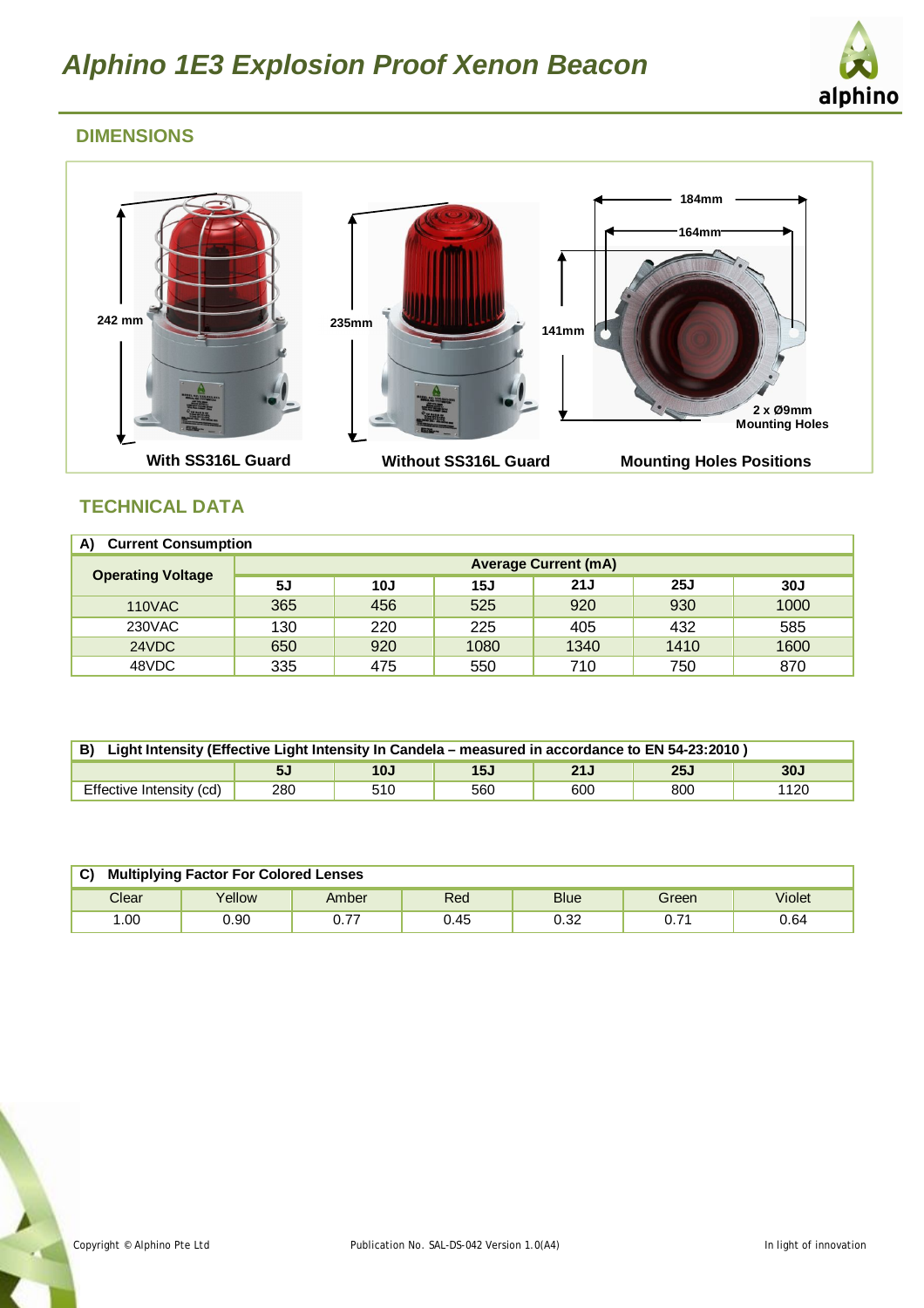

| D) General Specification         |                                                                                                  |  |  |
|----------------------------------|--------------------------------------------------------------------------------------------------|--|--|
| <b>Input Voltage (AC)</b>        | 110VAC, 230VAC, 50/60 Hz                                                                         |  |  |
| Input Voltage (DC)               | 24VDC, 48VDC                                                                                     |  |  |
| <b>Output Power/Flash Energy</b> | 5J, 10J, 15J, 21J, 25J, 30J                                                                      |  |  |
| <b>Flashes Per Minute (FPM)</b>  | 60                                                                                               |  |  |
| <b>Ingress Protection</b>        | IP66 & IP67                                                                                      |  |  |
| <b>Colors of Dome</b>            | Red, Green, Blue, Yellow, Amber, Violet, Clear (Other colors available as optional)              |  |  |
| <b>Cable Entry</b>               | M20, M25, ½"NPT, ¼"NPT (come with 2 entries as standard, up to max. of 3 entries as<br>optional) |  |  |
| <b>Mounting Positions</b>        | Any Direction                                                                                    |  |  |
| <b>Without SS316L Guard</b>      | Dimension: 235H x 184L x 141D (mm), Weight: 4.4 kg                                               |  |  |
| With SS316L Guard                | <b>Dimension:</b> 242H x 184L x 141D (mm), <b>Weight:</b> 4.6 kg                                 |  |  |
| <b>Average Lifetime</b>          | 11,000 hours / 40,000,000 flashes                                                                |  |  |

| E) Certified Temperature          |                      |                    |                                                 |  |
|-----------------------------------|----------------------|--------------------|-------------------------------------------------|--|
| <b>Model Number</b>               | <b>Input Voltage</b> | <b>Lamp Output</b> | <b>Certified Temperature</b>                    |  |
| 1E3-5E6                           | 230VAC               | 30J                | T3 for T amb $-40^{\circ}$ C to $+70^{\circ}$ C |  |
|                                   |                      |                    | T4 for T amb $-40^{\circ}$ C to $+65^{\circ}$ C |  |
| 1E3-5E5/1E3-5E4                   | <b>230VAC</b>        | 25J, 21J           | T4 for T amb $-40^{\circ}$ C to $+70^{\circ}$ C |  |
| 1E3-5E3                           | 230VAC               | 15J                | T4 for T amb $-40^{\circ}$ C to $+70^{\circ}$ C |  |
|                                   |                      |                    | T5 for T amb $-40^{\circ}$ C to $+40^{\circ}$ C |  |
| 1E3-5E2/1E3-5E1                   | 230VAC               | 10J, 5J            | T4 for T amb $-40^{\circ}$ C to $+70^{\circ}$ C |  |
|                                   |                      |                    | T5 for T amb $-40^{\circ}$ C to $+55^{\circ}$ C |  |
|                                   |                      |                    | T6 for T amb $-40^{\circ}$ C to $+40^{\circ}$ C |  |
| 1E3-4E6/1E3-4E5/1E3-4E4           | <b>110VAC</b>        | 30J, 25J, 21J      | T4 for T amb $-40^{\circ}$ C to $+70^{\circ}$ C |  |
| 1E3-4E3/1E3-4E2/1E3-4E1           | <b>110VAC</b>        | 15J, 10J, 5J       | T4 for T amb $-40^{\circ}$ C to $+70^{\circ}$ C |  |
|                                   |                      |                    | T5 for T amb $-40^{\circ}$ C to $+55^{\circ}$ C |  |
|                                   |                      |                    | T6 for T amb $-40^{\circ}$ C to $+40^{\circ}$ C |  |
| 1E3-3E6/ 1E3-3E5/ 1E3-3E4 (48VDC) | 24VDC, 48VDC         | 30J, 25J, 21J      | T4 for T amb $-40^{\circ}$ C to $+70^{\circ}$ C |  |
| 1E3-2E6/ 1E3-2E5/ 1E3-2E4(24VDC)  |                      |                    |                                                 |  |
| 1E3-3E3/1E3-3E2/1E3-3E1 (48VDC)   | 24VDC, 48VDC         | 15J, 10J, 5J       | T5 for T amb $-40^{\circ}$ C to $+70^{\circ}$ C |  |
| 1E3-2E3/ 1E3-2E2/ 1E3-2E1(24VDC)  |                      |                    | T6 for T amb $-40^{\circ}$ C to $+60^{\circ}$ C |  |

# **APPROVALS AND CERTIFICATES**

| <b>IECEX</b> | Certificate Number: IECEx PRE 17.0028X Issued By DNV-GL Nemko Presafe AS<br>Certified to: IEC60079-0, IEC60079-1, IEC60079-28 & IEC 60079-31<br>Ex db IIC T6-T3 Gb<br>Ex tb IIIC T85-T139 Db, IP66 & IP67              |
|--------------|------------------------------------------------------------------------------------------------------------------------------------------------------------------------------------------------------------------------|
| <b>ATEX</b>  | Certificate Number: PRESAFE 17 ATEX 11772X Issued By DNV-GL Nemko Presafe AS<br>Certified to: EN60079-0, EN60079-1, EN60079-28 & EN 60079-31<br>$Ex II 2 GD Ex db IIC T6-T3 Gb$<br>Ex tb IIIC T85-T139 Db, IP66 & IP67 |